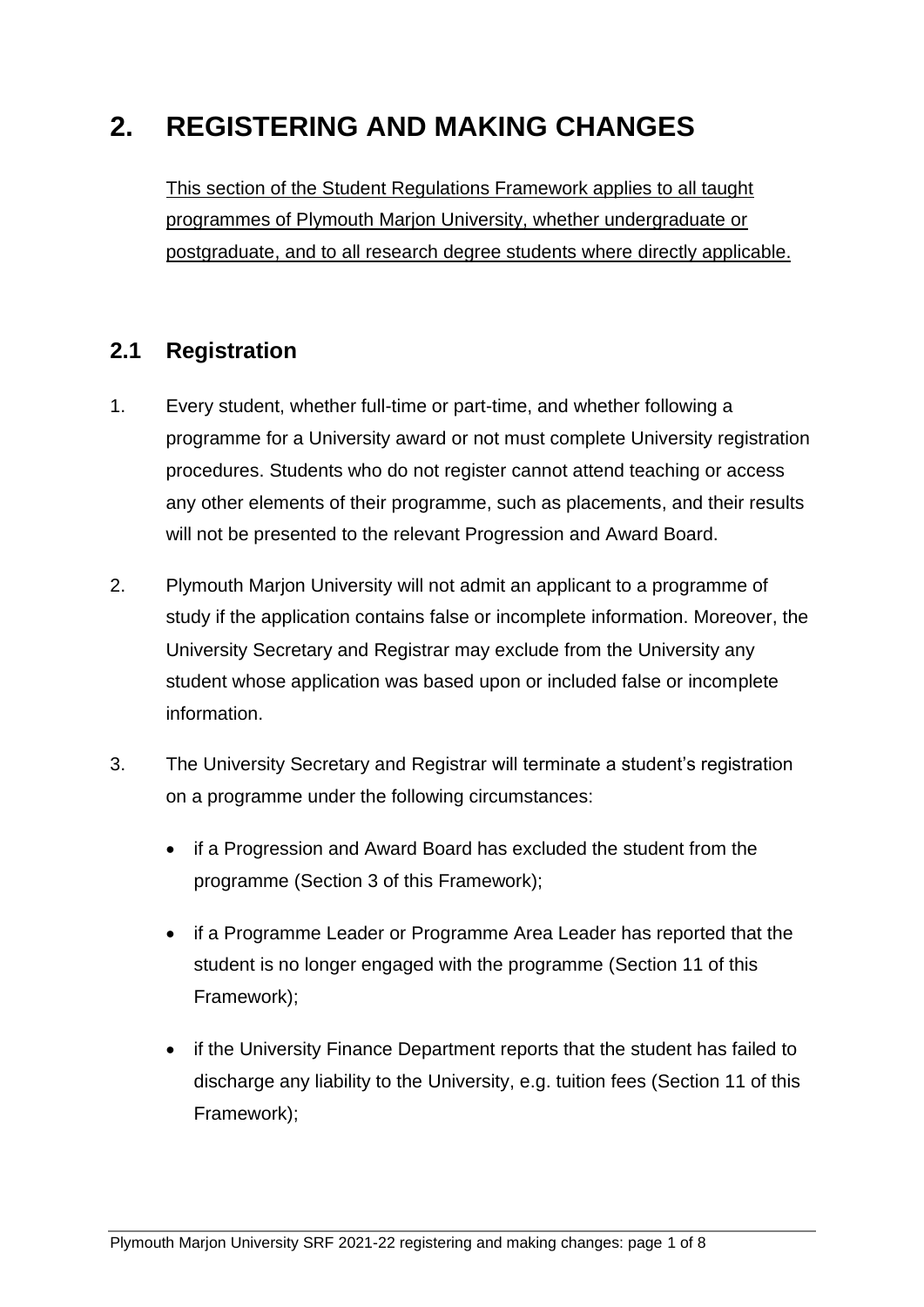- if the Chair of an Academic or Student Misconduct Panel notifies a penalty of expulsion from the University (Section 14 and Section 15 of this Framework); or
- if a Fitness to Practice Panel requires the termination of a student's registration on a programme (Section 10 of this Framework).
- 4. Students who wish to change their programme of study must seek the prior advice of the Programme Leader or Programme Area Leader concerned and the approval of Student Wellbeing and Support as required on the appropriate Programme Transfer Request Form (available from the University's Virtual Learning Environment).
- 5. Any changes since registration **must** be notified, without delay, by either:
	- completion of the appropriate form (in the case of changes to programme of study, mode of attendance or registration status);
	- via the Student Portal (in case of changes to personal details such as address and telephone numbers): or
	- in writing (in the case of a change of name).

In case of difficulty or where further advice is needed, queries should be addressed to Registry Services (e-mail to [registry@marjon.ac.uk](mailto:registry@marjon.ac.uk) is acceptable). **The University can accept no responsibility for any consequences if a student fails to meet these requirements.**

6. Students on professionally accredited programmes that require clearance from the Disclosure and Barring Services before commencing their programme of study must let the University Secretary and Registrar know, in writing, of any criminal conviction, caution, warning or reprimand received after they start their programme. Failure to do so may result in misconduct proceedings under these regulations and may result in the student being immediately withdrawn from that programme of study.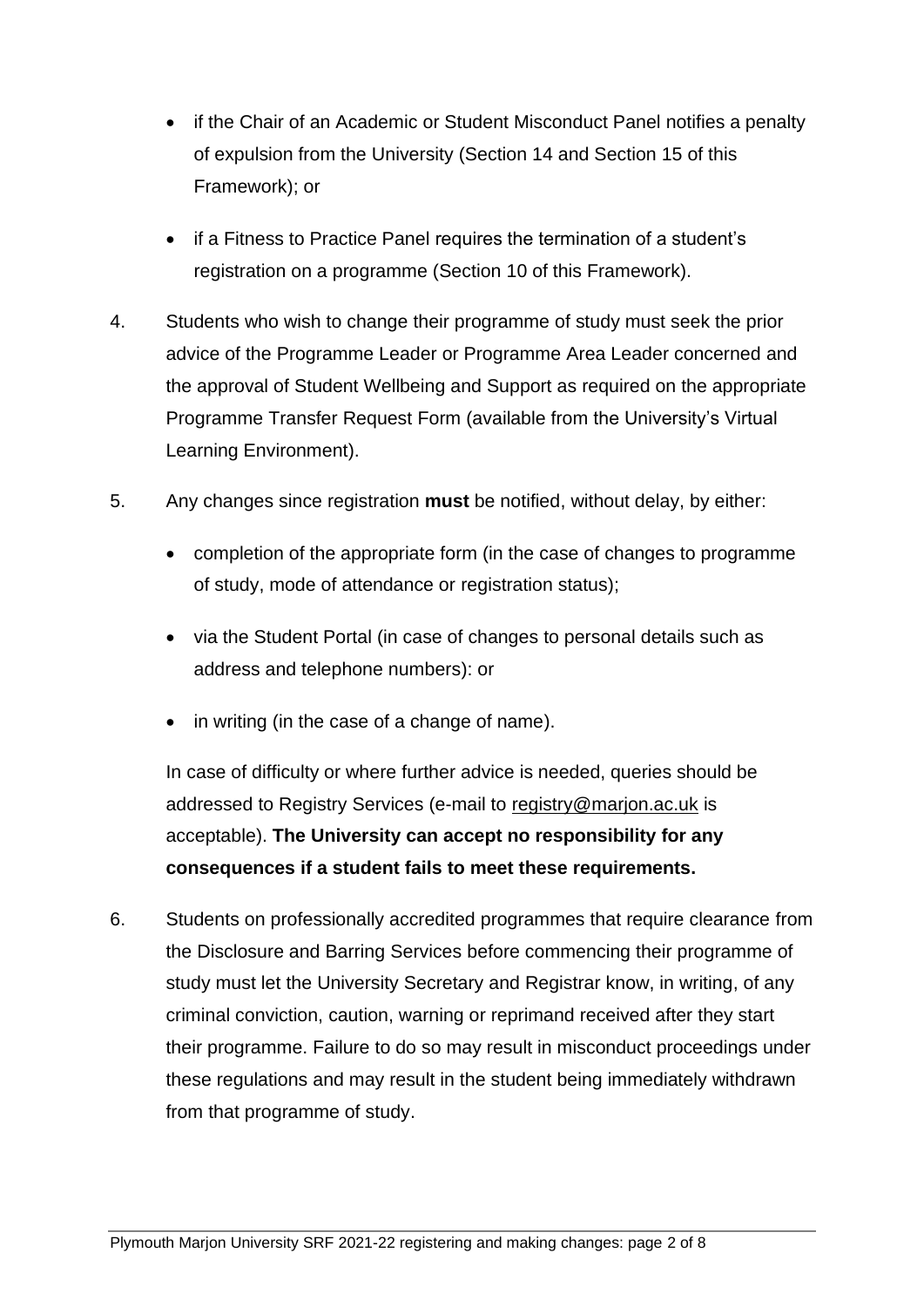#### **2.2 Module Registration**

Students must ensure that they have been correctly registered onto relevant modules. Incorrect registration can have serious repercussions for examinations and other assessment and students who do not follow the correct procedures may not be able to submit work for modules for which they have failed to register. The University makes module registration information available to students in a variety of ways through its Virtual Learning Environment. Students must check this information and report any errors to Registry Services immediately using the link provided. Module Leaders must also check the accuracy of module lists regularly and report inaccuracies promptly to Registry Services. All modules will operate in accordance with their definitive module descriptor.

#### **2.3 Teaching Timetable**

Timetable information and seminar group allocations are posted on the University's Virtual Learning Environment and can be accessed via the [Student Portal.](https://www.marjon.ac.uk/students/portal/login.aspx?ReturnUrl=%2fstudents%2fportal%2f) For each module, the timetable for lectures and seminars are shown. Students who have any issues with their timetable must contact the Timetable Unit immediately.

# **2.4 Changing seminar/practical group**

The published module lists indicate the seminar or practical group that has been allocated to the student where this applies. The timetable shows where and when these activities take place. Allocations are made to facilitate agreed programme combinations, to produce even distributions between groups, and to share out the less popular timetable slots. If a student wishes to request a change, this must be initially discussed with the Module Leader. If a change is made, the Module Leader must inform the relevant office(s) so that students can be contacted in an emergency.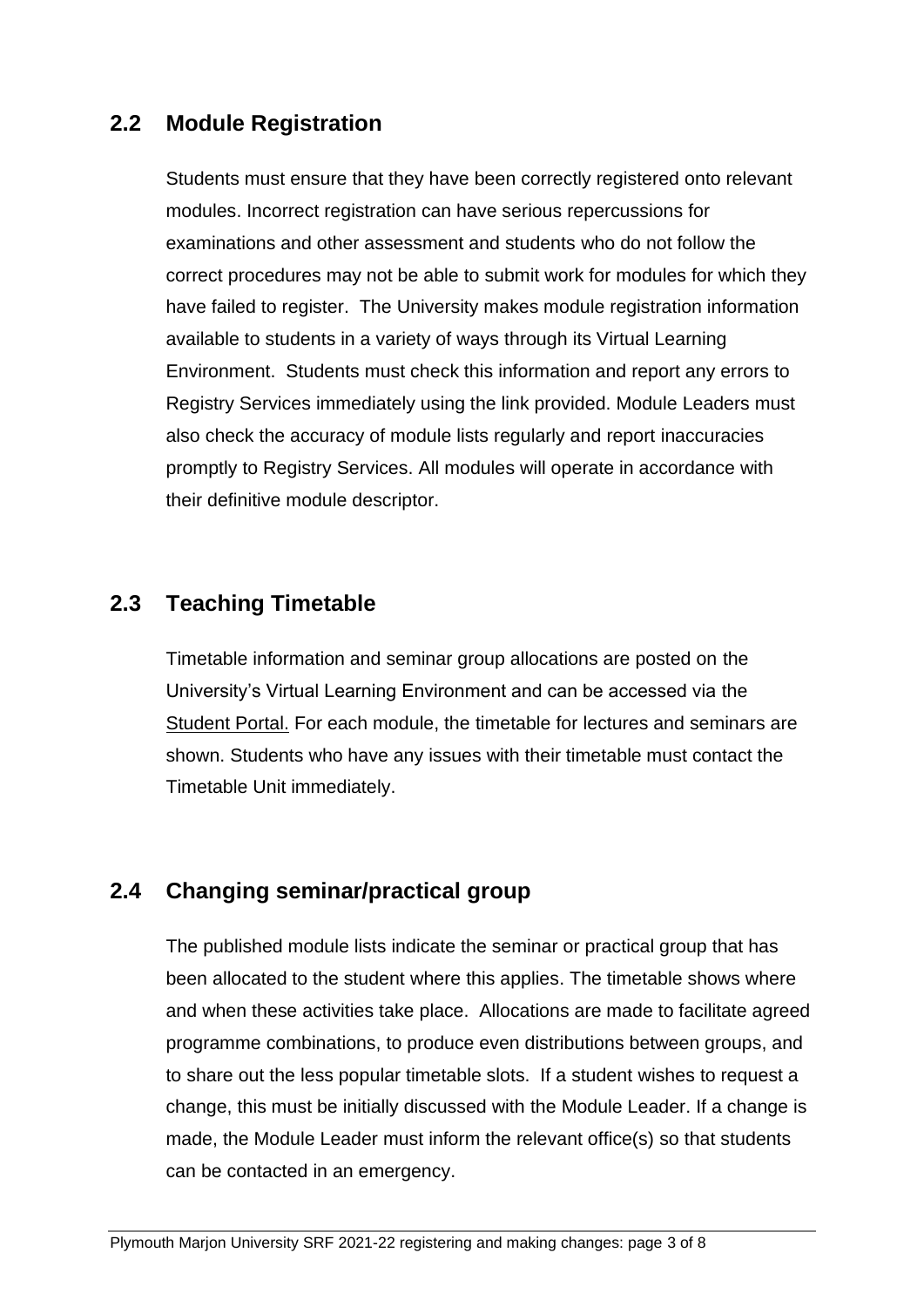### **2.5 Changing modules**

- 1. Students wishing to change modules should first discuss the matter with the relevant Programme Leader or Programme Area Leader. Approval is subject to places being available, continued adherence to programme regulations, and the timetable facilitating this. The University advises students not to change modules after the second week of the semester, trimester or term. Late changes will only be accepted where the appropriate Programme Leader or Programme Area Leader is in agreement; moreover, late entry to a module will not constitute extenuating circumstances in relation to assessments. A student starting a module late is required to undertake all the assessments for that module; therefore, no student may join a module after the first assessment deadline has passed. A student will not be permitted to select an alternative module which results in a timetable clash being created.
- 2. The student must complete the Module Change Form available from the University's Virtual Learning Environment and forward it to Registry Services. Registry Services will consult with the Programme Leader or Programme Area Leader prior to amending the student record.

#### **2.6 Changing programme registration**

It may be possible to transfer from one programme to another. Any student who wishes to explore this option should discuss the situation in the first instance with Student Wellbeing and Support as promptly as possible. Approval of a transfer is subject to places being available, to the suitability of entry qualifications, and to programme-specific regulations. For example, programmes leading to professional accreditation may require students to undertake and pass all modules regardless of any other academic credit they may have gained. Students who have failed one or more modules may apply to transfer but failed modules must be redeemed through successful reassessment. If the change of programme is allowed, the University will notify the appropriate funding authorities.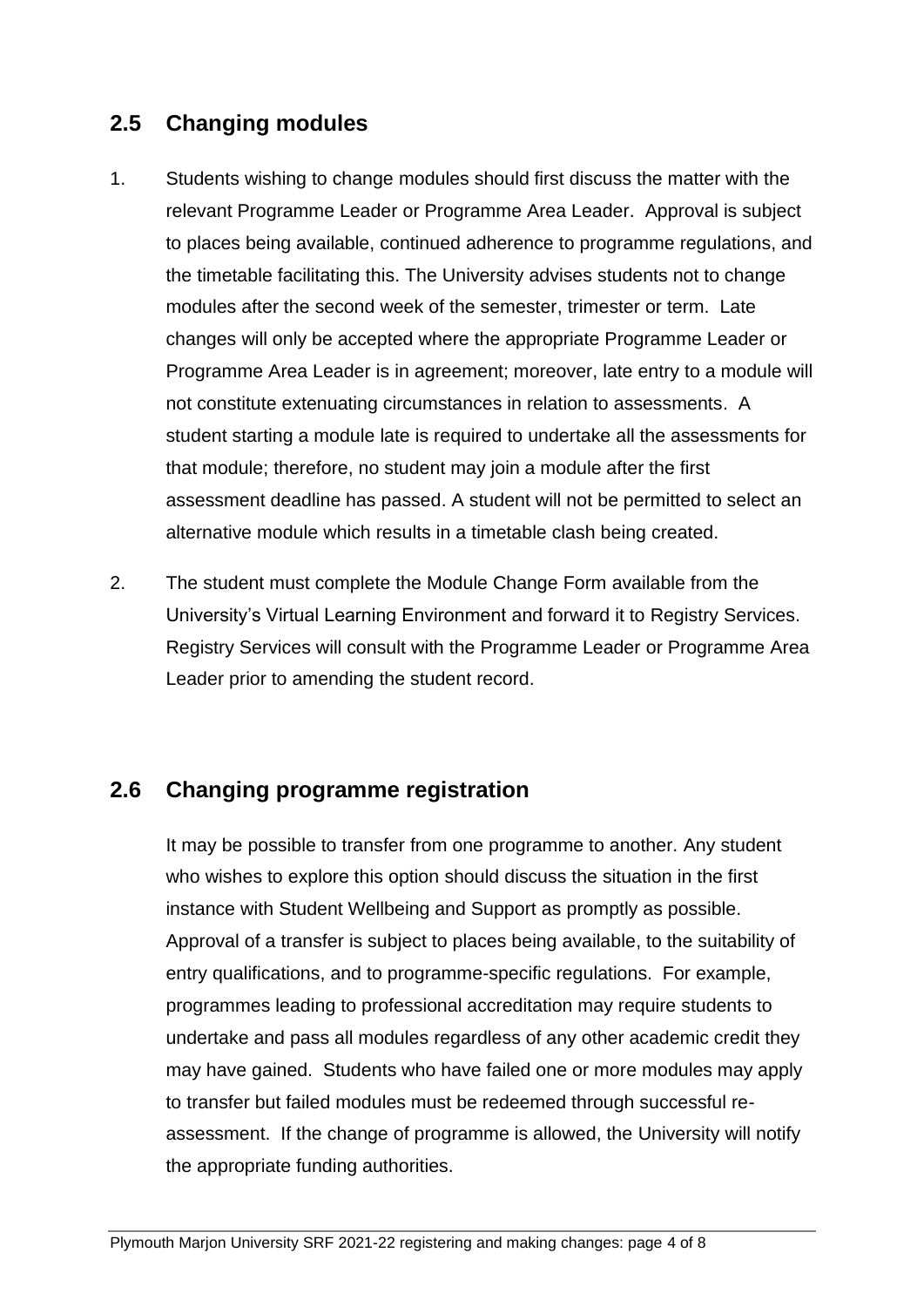#### **2.7 Internal programme transfers - Level 4**

- 1. Students wishing to change their degree programme during the first year should seek advice from Student Wellbeing and Support in the first instance. Approval is subject to places being available and the regulations for the relevant award framework and programme e.g. requirements for Disclosure and Barring Service checks. Applications should be made on the Programme Transfer Request Form available from the Study and Learn: Registry Documents section of the University's Virtual Learning Environment.
- 2. In the case of applications from students in their first year, received within ten working days of the start of teaching, it may be possible for a programme change to take immediate effect. In such cases, the student will be registered for the modules appropriate to their new programme(s) as listed in the initial module registrations.
- 3. Students wishing to apply for internal transfer should do so at the earliest opportunity following discussion with the Programme Leader and Student Wellbeing and Support.
- 4. A student who wishes to transfer programme after the time limits specified can either complete the current stage of their programme, or interrupt their studies and transfer at the start of the following academic year. They should seek advice from Student Wellbeing and Support before deciding. Any transfer will be subject to the conditions listed in Section 2.6 of this Framework above.

#### **2.8 Internal programme transfers - Levels 5 and 6**

1. Students wishing to join, or change programmes at Levels 5 and 6 should seek advice from Student Wellbeing and Support in the first instance. Approval is subject to places being available and the regulations for the award framework and programme e.g. requirements for Disclosure and Barring Service checks. Applications should be made on the Programme Transfer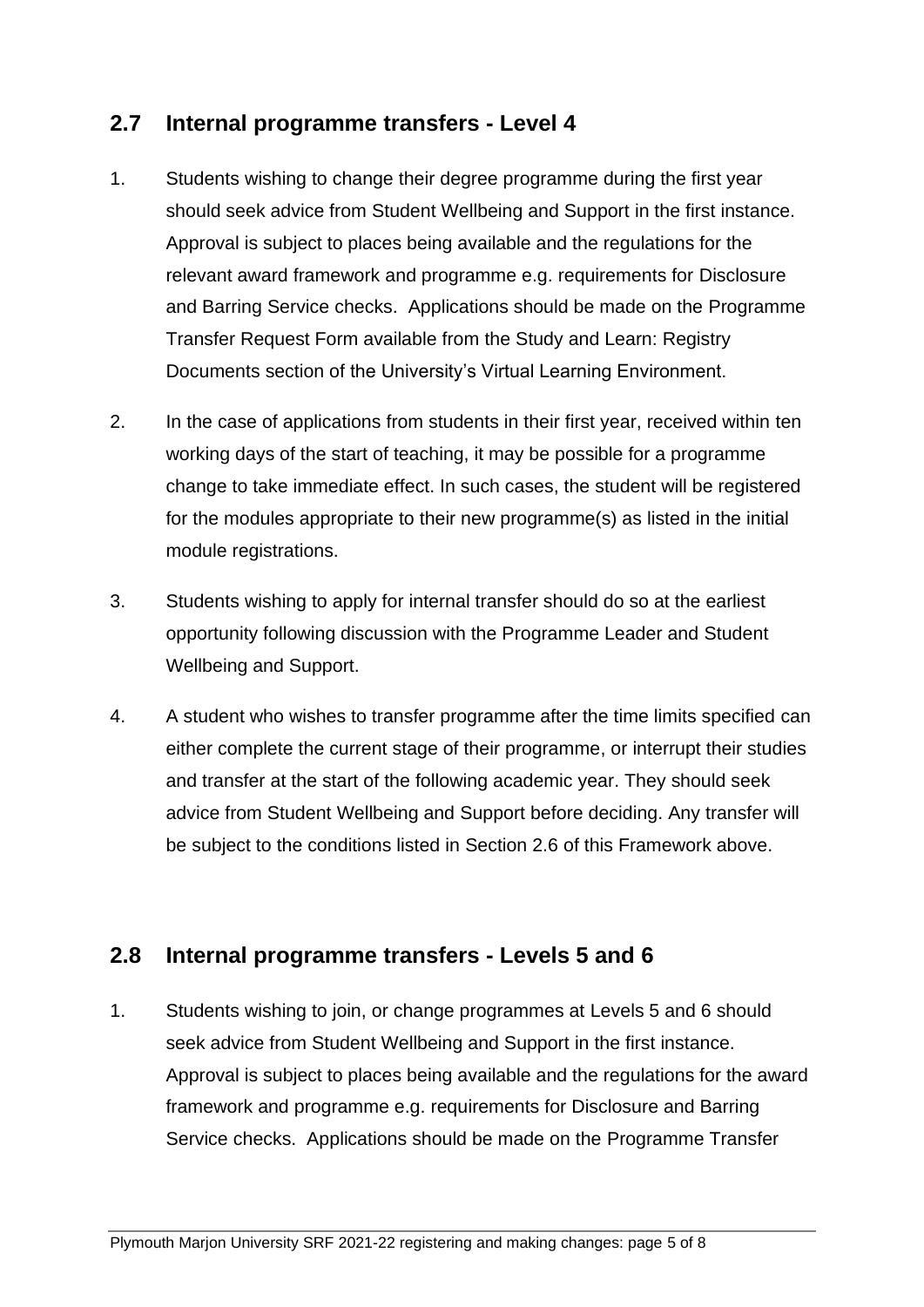Request Form available from the Study and Learn: Registry Documents section of the University's Virtual Learning Environment.

2. The transfer will only be permitted if the student has successfully completed the relevant stage(s) of their current programme; this includes modules that are prerequisites for entry to the next level in the programme to be taken. A directly equivalent programme of work completed successfully, or accredited prior learning (AP(E)L), may be acceptable instead of the published prerequisites for a module or for entry to a programme at Levels 5 and 6. Student Wellbeing and Support will forward their recommendation to the relevant Programme Leader or Programme Area Leader, who will inform Registry Services of their decision so that the student record can be updated.

#### **2.9 Module Choices**

- 1. Registry Services makes the Module Choice process available to students on programmes with optional modules each year so they can select their modules for the following academic year. Programme Leaders or Programme Area Leaders will outline choices available to their students, where applicable, and provide programme information to students. Students complete the online choices process, and their choices are then signed off by the relevant Programme Leader or Programme Area Leader. Registry Services reserve the right to allocate module choices to any student who has not completed the process so that resource and timetable planning can proceed*.*
- 2. It may be possible to change these allocations subsequently (by the submission of a Module Change Form available from the University's Virtual Learning Environment) but only if there are sufficient places available and the timetable permits. Registry Services will query any choices that are incompatible with undergraduate regulations and permissible combinations.
- 3. In the majority of cases students are able to study the modules they have selected. However, if a module is not viable due to low enrolment numbers it may be withdrawn*.* If so, the appropriate Programme Leader or Programme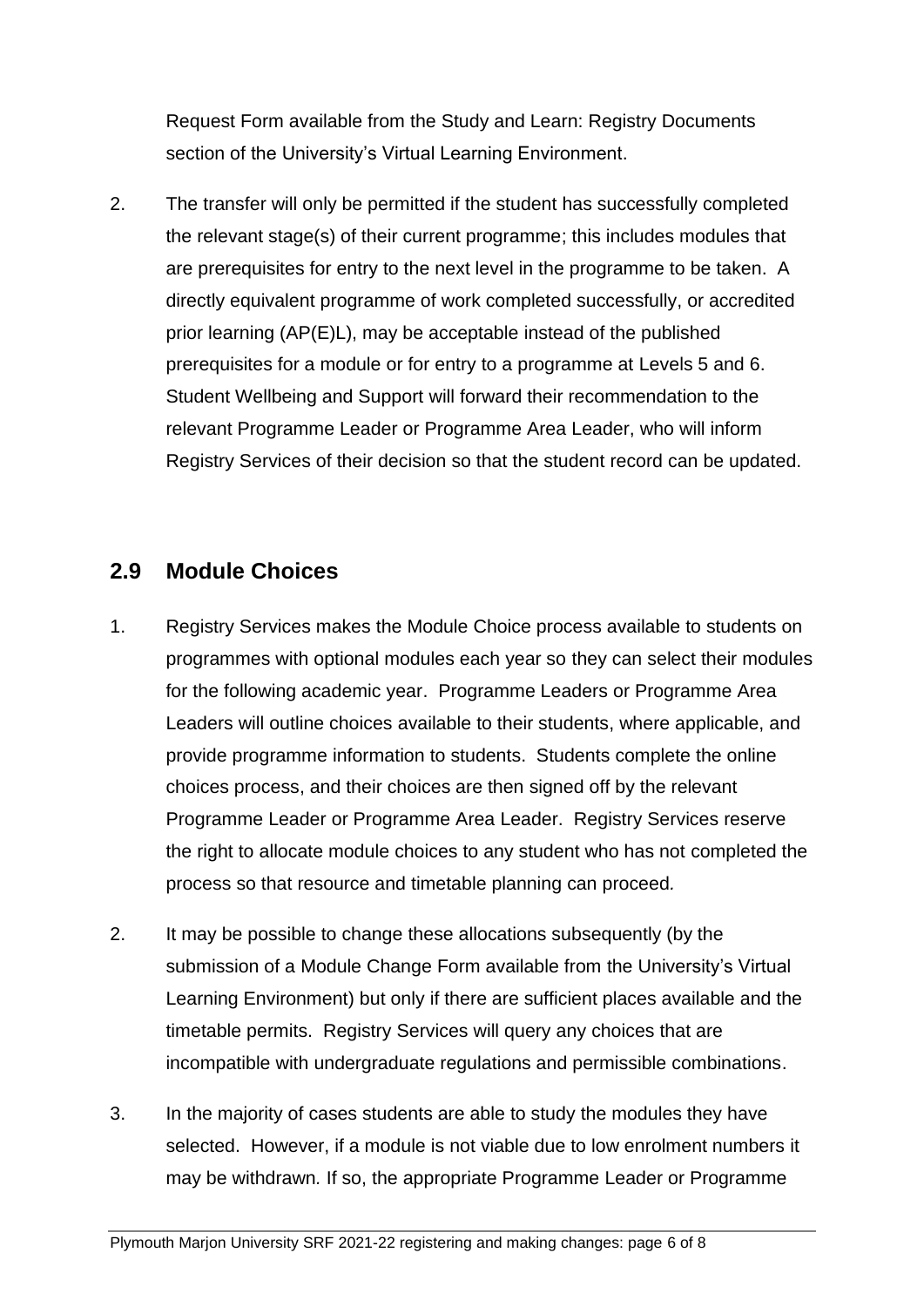Area Leader will contact students affected, advise them of alternative replacement module(s) and advise Registry Services accordingly. Where choices are available students must complete and submit a Module Change Form as described above.

## **2.10 Study abroad**

- 1. Students on full-time Honours degrees may undertake study abroad, for up to 60 credits of study at approved institutions on approved module-equivalent programmes as part of their programme. This is available to them during their second year of study, when undertaking Level 5 modules, and usually (but not exclusively) during the second semester. These equivalent programmes must be passed and failure will prevent progression to Level 6. Credits for the modules will be awarded but, as no grades are carried forward, this may have an impact on a student's final degree classification.
- 2. Students who are interested in studying abroad, subject to available opportunities, should contact their Programme Leader/Programme Area Leader in the first instance. The relevant application form must be completed no later than March of the previous year for Semester A study, and no later than October of the relevant year for Semester B study. The relevant Programme Leader or Programme Area Leader must support the application, given the potential implications for any student.